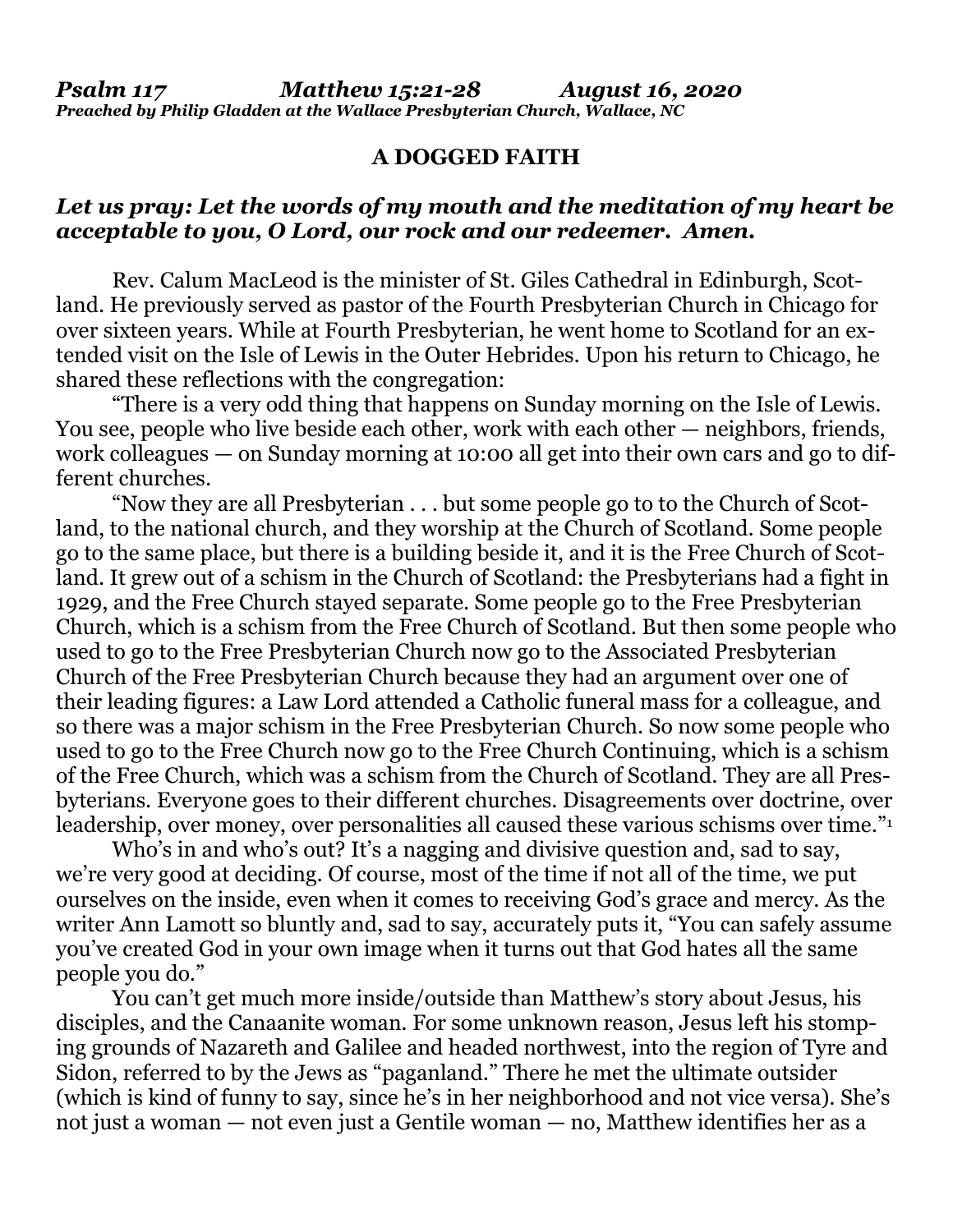"*Canaanite*" woman! By the way, there were no Canaanites left by the time Jesus visited the region of Tyre and Sidon. Identifying this Gentile woman as a "Canaanite" raises all sorts of red flags for Jesus and his disciples. The Canaanites were the archenemies of and greatest danger to the Israelites when they crossed the Jordan River into the Promised Land. They were pagans. They were unclean. They were outsiders, even in their own land (or at least the Israelites considered them outside the reach of God's grace and mercy).

So, how did this Canaanite woman, who lived in paganland as the ultimate outsider (supposedly!) from God's grace and mercy, know to call Jesus "Lord, Son of David"? How did she know to ask him for mercy and healing for her daughter? Matthew doesn't answer those questions, but how about that? The ultimate outsider — the person in the story you would least expect to know who Jesus is, much less have faith in  $him - is the one who "gets it right."$ 

To say the least, this gospel story is quite difficult to hear, especially when you consider how Jesus treats this desperate mother. First, he gives her the silent treatment. Next, he seems to write her off when he tells his disciples (but within easy earshot of the woman), "I was sent only to the lost sheep of the house of Israel." Then, finally, and probably worst of all, Jesus appears to insult her with a common Jewish slur against the Gentiles. Granted, he doesn't come right out and call her a dog, but it doesn't take much imagination to hear that in his comment to the begging mother, "It is not fair to take the children's food and throw it to the dogs." (15:26)

The Jewish people in Jesus' day didn't keep dogs as pets. They were considered "unclean" animals because they scavenged and came into contact with dead bodies. According to one source, however, Gentiles apparently treated dogs differently. They may have kept dogs as household pets and fed them under the table. As the writer comments, "This cultural difference might explain the woman's response . . .The Canaanite woman's cultural context differs from Jesus'; they allow their pets to be fed while the children eat. One can feed the children and feed the pets too!"2

Pun intended, the Canaanite woman had a "dogged faith." She was tenacious, persistent, willing to do anything for her child. She refused to be sent away, to be ignored, to slink off into the shadows like a whipped dog. As strange as it sounds to us, it has been said that she even taught Jesus something that day when he was in her neighborhood. Instead of arguing with him about calling her and her people "dogs," she seems to say, "That may be the way it is between us, but I trust there is enough of God's mercy and love to go around so that the dogs can be fed even while the children are eating!" Jesus marvels at her faith (my Bible has an exclamation point after his praise of her faith!) — *great* is your faith!

What's the point? It's interesting that the story about the Canaanite woman's faith comes right after Jesus has taught the crowd that "it is not what goes into the mouth that defiles a person, but it is what comes out of the mouth that defiles . . . what comes out of the mouth proceeds from the heart, and this is what defiles." (15:11, 18) In other words, Jesus has turned the whole concept of clean/unclean, insider/outsider on its head. It's as if Matthew then illustrates that very teaching in the next story about the